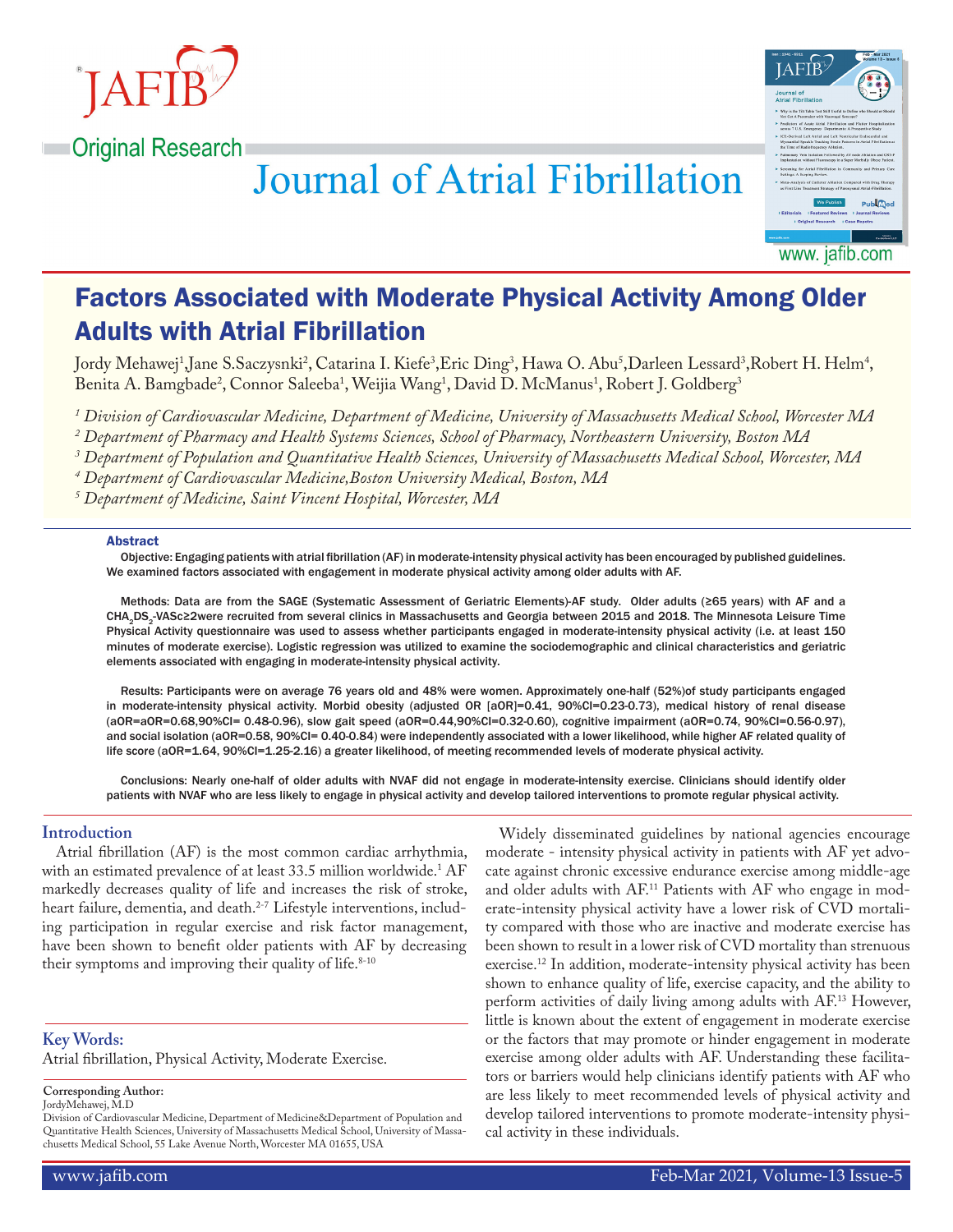

Using data from a large contemporary cohort, the Systematic Assessment of Geriatric Elements (SAGE)-AF study,<sup>14,15</sup> we examined the sociodemographic, geriatric, clinical, and patient reported elements associated with meeting recommended levels of moderate physical exercise.

#### **Methods**

#### Study Population

The data used for this cross-sectional analysis were derived from the prospective cohort study, Systematic Assessment of Geriatric Elements (SAGE) in AF.14,15 Participants were recruited from multiple primary care and specialty care clinics in Massachusetts and Georgia between 2015 and 2018. Participants included were 65 years and older, diagnosed with NVAF, and had a  $\text{CHA}_{2}\text{DS}_{2}\text{-VASc22}$  <sup>16</sup>. Patients with contraindications to oral anticoagulation, or on anticoagulation therapy for conditions other than AF, those with impaired decision making who were unable to provide written consent, or were non-English speakers were excluded. The Institutional Review Boards at the University of Massachusetts Medical School, Boston University, and Mercer University approved this study. Participants were enrolled into this observational study after providing written informed consent.

#### Measurement of Physical Activity

The Minnesota Leisure-Time Physical Activity (MLTPA) questionnaire was used to evaluate self-reported level of physical activity and was completed at the time of study enrollment.<sup>17, 18</sup> The MLTPA questionnaire asks participants to self-report whether they haveper formed the following moderate activities during the prior 2 weeks: (1) walking at af airly brisk pace for exercise, (2) moderately strenuous household chores (i.e., scrubbing, vacuuming), (3)moderately strenuous outdoor chores (i.e., mowing or raking lawn, working in the garden), (4) dancing, (5) bowling, or (6) any regular exercise program other than walking such as stretching, strengthening exercises, or swimming. The questionnaire assesses the frequency (how many times) and duration (in minutes) participants spend doing each reported activity. The total duration of moderate exercise that participants engaged in on a weekly basis was calculated by adding the number of minutes that participants reported having performed each of the activities mentioned previously. The total number of minutes of moderate exercise was then categorized as a binary variable (yes/no) for engaging in at least 150 minutes of moderate exercise on a weekly basis or meeting recommendations for moderate-intensity physical activity. Existing AF guidelines recommend that patients with AF engage in moderate-intensity physical activity, however do not focus on the duration (time)<sup>11</sup>; we utilized the recommended category, by AHA/ACC guidelines, of moderate exercise in minutes for all apparently healthy adults (at least 150 minutes of moderate exercise).<sup>19</sup>

#### Clinical and Geriatric Elements

Trained research staff collected data through the conduct of in-person interviews and through the review of participants' medical records. Trained study staff used standard methods to review participants' medical charts and abstract sociodemographic and clinical data including age, sex, race, marital status, and level of education. Clinical factors included body mass index (BMI; overweight, obese, morbidly obese), anticoagulant therapy, type of AF, time since AF diagnosis, calculated stroke and bleeding risk scores, medical history, and relevant laboratory findings.

We used the Cardiovascular Health Survey (CHS) frailty scale to assess frailty among study participants.<sup>20</sup>Gait speed was assessed using the time to walk 15 feet.<sup>21</sup> Social isolation was assessed using the Social Support Scale and Social Network Scale.<sup>22</sup> Participants' cognitive function was assessed using the Montreal Cognitive Assessment Battery (MoCA) with a score≤23 classified as being cognitively impaired.23 The Patient Health Questionnaire (PHQ-9) and Generalized Anxiety Disorder Scale (GAD7) were used to examine the presence of depressive and anxiety symptoms, respectively.<sup>24,25</sup> Occurrence of falls in the past 6 months, and sensory deficits, including visual and hearing impairments, were self-reported by participants. AF related quality of life was assessed using the Atrial Fibrillation Effect on Quality of Life (AFEQT) questionnaire and OAC treatment satisfaction was assessed using the Anticoagulation Treatment Satisfaction (ACTS) scale.<sup>26,27</sup>

#### Statistical Analysis

We compared those who met the recommended number of minutes of moderate exercise (≥150 minutes) to those who did not (<150 minutes) according to participants' baseline sociodemographic, clinical, and psychosocial characteristics. We used chi-square tests to examine between group differences for categorical variables and unpaired t-tests for continuous variables.

Logistic regression as used to determine the factors associated with meeting the working definition of moderate exercise. We adjusted for groups of variables based on their clinical relevance as well as their level of significance  $(p<0.05)$  in their independent association with engagement in moderate physical activity. In Model 1, we examined the association of socio-demographic and clinical variables with participation in moderate exercise. In Mode l 2, we additionally controlled for geriatric elements (i.e., gait speed, falls in past 6 months, cognitive impairment, social isolation, depression, anxiety, and visual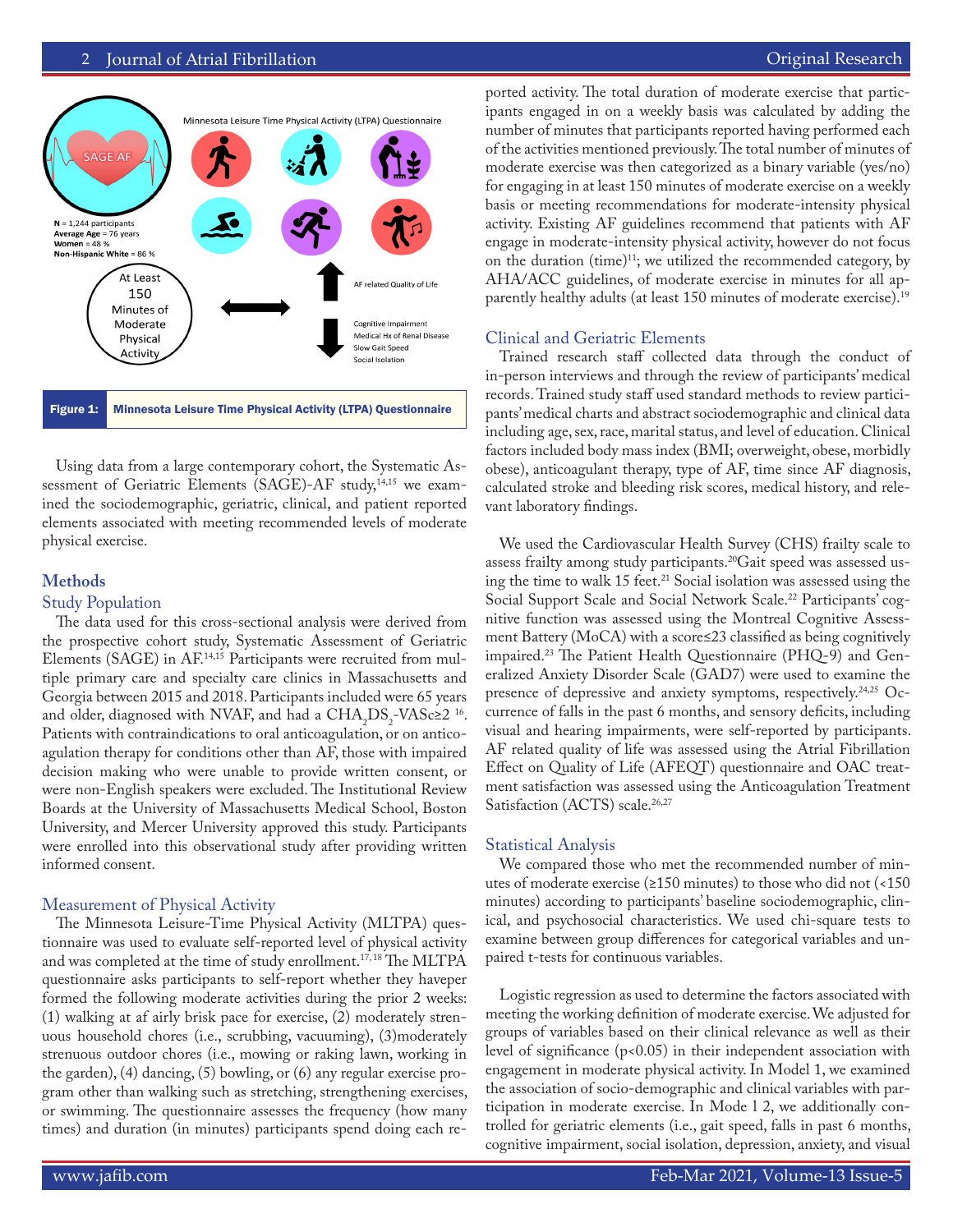Table 1: Baseline Socio-demographic and Clinical Characteristics of Participants According to Self-Reported Moderate Physical Activity: SAGE-AFStudy

| <b>Baseline Characteristics</b>                | <b>Moderate Physical Activity</b> |            |         |
|------------------------------------------------|-----------------------------------|------------|---------|
|                                                | Yes ( $n=652$ )                   | No (n=592) | P-value |
| Socio-demographics                             |                                   |            |         |
| Age, years, (M, SD)                            | 75(7)                             | 77(7)      | < 0.001 |
| Female (%)                                     | 299 (46)                          | 308(52)    | 0.03    |
| Married (%)                                    | 394 (62)                          | 300(51)    | < 0.01  |
| Non-Hispanic White (%)                         | 571 (88)                          | 485 (82)   | < 0.01  |
| College graduate or more (%)                   | 317 (50)                          | 210 (36)   | < 0.001 |
| <b>Clinical</b>                                |                                   |            |         |
| Mean Body Mass Index (kg/m <sup>2</sup> ) (SD) | 29 (6)                            | 31(7)      | < 0.001 |
| Body Mass Index (kg/m <sup>2</sup> )           |                                   |            |         |
| Normal (<25)                                   | 133 (20)                          | 113(19)    | < 0.001 |
| <b>Overweight (25-29.9)</b>                    | 250 (38)                          | 186 (32)   |         |
| Obese (30-39.9)                                | 237 (36)                          | 231 (39)   |         |
| Morbidly Obese (≥40)                           | 31(5)                             | 60(10)     |         |
| Type of AF (%)                                 |                                   |            |         |
| Paroxysmal                                     | 403 (62)                          | 338 (57)   | 0.06    |
| <b>Persistent</b>                              | 157 (24)                          | 152(26)    |         |
| <b>Permanent</b>                               | 28(4)                             | 45(8)      |         |
| <b>Left Ventricular Ejection Fraction</b>      | 56 (11)                           | 53(14)     | <0.01   |
| Time since AF Diagnosis, mean,<br>years (SD)   | 5(4)                              | 6(4)       | 0.16    |
| On OAC (%)                                     | 559 (86)                          | 505 (85%)  | 0.83    |
| <b>Medical History (%)</b>                     |                                   |            |         |
| <b>Alcohol Use</b>                             | 227 (35)                          | 157 (27)   | 0.01    |
| Anemia                                         | 186 (29)                          | 205(35)    | 0.01    |
| Asthma/COPD                                    | 141 (22)                          | 175 (30)   | < 0.01  |
| <b>Diabetes</b>                                | 156 (24)                          | 190(32)    | < 0.01  |
| <b>Heart Failure</b>                           | 192 (29)                          | 271 (46)   | < 0.001 |
| Hypertension                                   | 576 (88)                          | 546 (92)   | 0.02    |
| <b>Major Bleeding</b>                          | 118(18)                           | 126 (21)   | 0.16    |
| <b>Myocardial Infarction</b>                   | 107(16)                           | 135(23)    | < 0.01  |
| Peripheral vascular disease                    | 76 (12)                           | 103(17)    | 0.01    |
| <b>Renal Disease</b>                           | 146 (22)                          | 210(35)    | < 0.001 |
| Stroke/TIA                                     | 52(8)                             | 70 (12)    | 0.03    |
| Hemoglobin                                     | 13(2)                             | 13(2)      | 0.01    |
| Risk Scores (M, SD)                            |                                   |            |         |
| CHA, DS, -VASc                                 | 4(2)                              | 5(2)       | < 0.001 |
| <b>HAS-BLED</b>                                | 3(1)                              | 3(1)       | < 0.01  |

Abbreviations; DOAC: Direct Oral Anticoagulant; TIA: Transient Ischemic Attack; COPD: Chronic Obstructive Pulmonary Disease; CHA2DS2-VASc: Stroke risk assessment; HAS-BLED: Bleeding risk assessment

impairment) that may influence meeting the recommended minutes of moderate exercise. In Model 3, we further controlled for a patient reported element, namely AFEQT. All statistical analyses were conducted using SAS v 9.4 (SAS Institute Inc., Cary, NC, USA).

#### **Results**

A total of 1,244 participants were included in this study. Participants were on average 76 years old, nearly half were women, and three-fifths did not graduate from college. The average body mass index of participants was 30 kg/m2. Approximately 14 % of the study sample were frail and 60 % had paroxysmal AF. Slightly over onehalf of study participants (52%) engaged in moderate-intensity physical activity.

#### Factors Associated with Moderate Physical Activity

Women, those who were obese and morbidly obese, and those who had a history of anemia, asthma/COPD, diabetes, heart failure, hypertension, myocardial infarction, peripheral vascular disease, and renal disease were less likely to meet the recommended level of physical activity than respective comparison groups (Table 1). In addition, participants who were cognitively impaired, were socially isolated, had symptoms of anxiety and depression, experienced a fall in the past 6 months, were visually impaired, current smokers, and those with a lower AFEQT score were less likely to meet the working definition of moderate exercise than respective comparison groups(Table 2).

On the other hand, married participants, non-Hispanic whites, those with a college degree or higher, participants with a history of alcohol use and stroke/TIA, and those that were robust (not frail) and had a normal gait speed were more likely to engage in moderate-intensity physical activity (Tables 1and 2).

In our fully adjusted regression models, morbidly obese participants were 60 % less likely than participants with a normal BMI to engage in moderate activity (Table 3; adjusted OR [aOR]= 0.41; 95% CI= 0.23-0.73). Participants with slow gait speed (aOR= 0.44; 95% CI= 0.32-0.60),a medical history of renal disease(aOR= 0.68,90%  $CI = 0.48 - 0.96$ , who were cognitively impaired (aOR=0.74; 95% CI= 0.56-0.97), and participants with low social support (aOR=0.58; 95% CI= 0.40-0.84)were significantly less likely to meet the recommended level of physical activity than respective comparison group after adjusting for other potentially confounding variables (Table 3).Participants with a high AF related quality of life (AFEQT score >80) were two-thirds more likely to meet the recommended level of physical activity after adjusting for other covariates (Table 3).

#### **Discussion**

In our large cohort of older adults with NVAF, slightly more than one-half met current recommendations for participation in moderate physical activity. We showed that morbid obesity, slow gait speed, a medical history of renal disease, cognitive impairment, and social isolation were associated with a lower likelihood of engaging in moderate-intensity physical activity, while participants with a higher health related quality of life were more likely to meet these recommendations.

#### Extent of Engagement in Moderate Physical Activity

In our cohort, nearly half of older adults with AF reported that they did not engage in moderate-intensity physical activity. We postulate that patients' inability to engage in activity may be playing an important role with failing to meet these recommendations. SAGE-AF participants are older adults with a number and variety of comorbidities who may not have yet adapted to their condition and may be discouraged or reluctant to engage in various physical activities. In a study assessing quality of life among 161 patients with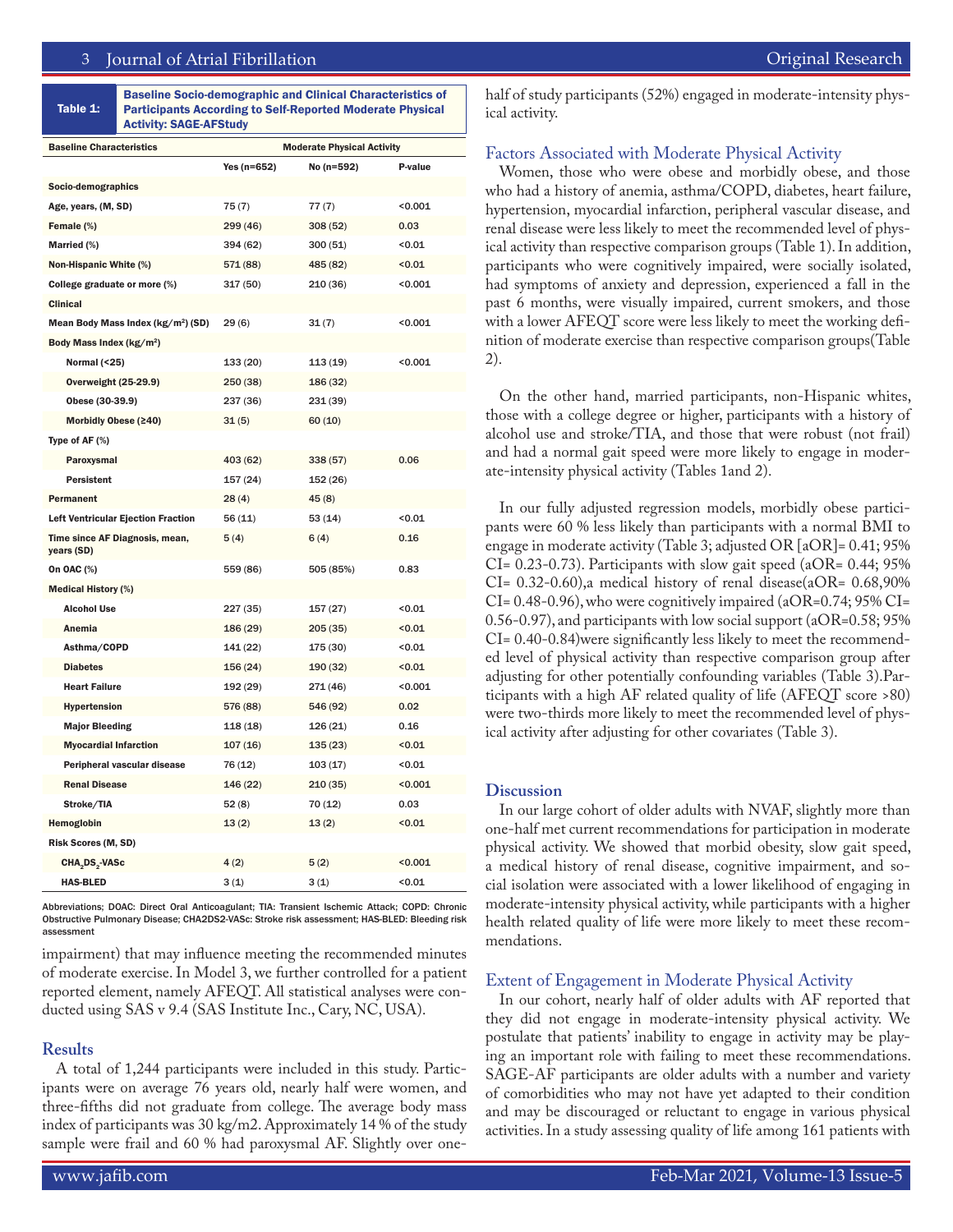|  | Original Research |  |
|--|-------------------|--|
|  |                   |  |
|  |                   |  |

| Table 2:<br><b>Characteristics of Participants According to Self-Reported</b><br><b>Moderate Physical Activity: SAGE-AF Study</b> |
|-----------------------------------------------------------------------------------------------------------------------------------|
|-----------------------------------------------------------------------------------------------------------------------------------|

| <b>Baseline Characteristics</b>    | <b>Moderate Physical Activity</b> |            |         |
|------------------------------------|-----------------------------------|------------|---------|
|                                    | Yes $(n=652)$                     | No (n=592) | P-value |
| <b>Psychosocial and Geriatric</b>  |                                   |            |         |
| Gait Speed (%)                     |                                   |            |         |
| <b>Normal</b>                      | 539 (83)                          | 347 (59)   | < 0.001 |
| Slow                               | 111(17)                           | 245 (41)   |         |
| Frailty (%)                        |                                   |            |         |
| Notfrail                           | 391 (60)                          | 22(4)      | < 0.001 |
| Pre-frail                          | 248 (38)                          | 411 (69)   |         |
| Frail                              | 13(2)                             | 159(27)    |         |
| Cognitive Impairment (MOCA≤23) (%) | 229(35)                           | 299(51)    | < 0.001 |
| Social Isolation (%)               | 60(9)                             | 96(16)     | < 0.001 |
| Depression (PHQ9 $\geq$ 5) (%)     | 143 (22)                          | 210(36)    | < 0.001 |
| Anxiety (GAD-7 $\geq$ 5) (%)       | 131(20)                           | 160(27)    | < 0.01  |
| Fall in Past 6 months (%)          | 126(19)                           | 144(24)    | 0.03    |
| <b>Sensory Deficits (%)</b>        |                                   |            |         |
| <b>Visual Impairment</b>           | 193(30)                           | 235(40)    | < 0.001 |
| <b>Hearing Impairment</b>          | 243 (37)                          | 208(35)    | 0.45    |
| <b>Patient Reported Outcomes</b>   |                                   |            |         |
| <b>AFEQT</b>                       |                                   |            |         |
| Score (M, SD)                      | 84 (16)                           | 76 (19)    | 0.001   |
| ACTS (M, SD)                       |                                   |            |         |
| <b>Burden Score</b>                | 17(6)                             | 17(6)      | 0.76    |
| <b>Benefit Score</b>               | 11(4)                             | 10(4)      | < 0.001 |
| TTR (warfarin), mean, time (SD)    | 0.5(0.4)                          | 0.5(0.4)   | 0.34    |
| <b>Health Behavior</b>             |                                   |            |         |
| <b>Current smoker (%)</b>          | 15(2)                             | 20(3)      | 0.14    |

Abbreviations; MOCA: Montreal Cognitive Assessment; PHQ9: Patient Health Questionnaire 9; GAD7: Generalized Anxiety Disorder; AFEQT: Atrial Fibrillation Effect on Quality of Life; ACTS: Anticoagulation Treatment Satisfaction; TTR: Time in Therapeutic Range

AF, approximately 90 % indicated that their condition affected their ability to perform regular daily activities.<sup>28</sup> In addition, patients with AF maybe misinformed about their ability to exercise, or even the guideline recommendations of engaging in moderate-intensity physical exercise and avoidance of chronic excess endurance exercise<sup>11</sup>. Older adults with AF may also lack information about how to be physically active while coping with other comorbidities, which may explain the large proportion of individuals in the present study who failed to report regular engagement in moderate physical activity. Therefore, healthcare providers should develop tailored interventions to improve the extent of engagement in moderate physical activity.

#### Factors Associated with Moderate Physical Activity

To the best of our knowledge, no previous study has examined factors associated with moderate physical activity among older adults with AF. In our study, morbidly obese participants with NVAF were less likely to engage in moderate-intensity physical activity than participants with a normal BMI. Prior studies in healthy individuals have shown that the higher the BMI, the greater the limitation in physical activity observed.29,30 In addition, due to the various complications of obesity, including in spiratory muscle fatigue and restrictive ventilation, exercise can be very difficult in severely obese

patients.<sup>31-34</sup> Therefore, clinicians need to play a crucial role in encouraging morbidly obese patients with AF to engage in some form of physical activity which would also result in the further benefit of weight loss in this high-risk population.

Slow gait speed and social isolation were associated with a lower likelihood of participating in moderate physical activity. Both gait speed and social isolation have been shown to be associated with longer time spent being sedentary, loss of capacity for daily living activities, and reduced time spent in objective physical activity.<sup>35,36</sup> It has been previously shown that healthy adults with high walking speed were more likely to meet recommended levels of physical exercise.<sup>35</sup> Also, interpersonal interactions and social participation were independently associated with physical performance among older adults. Social disengagement and decrease interpersonal interactions were associated with poor physical performance<sup>37</sup>. Health care providers should encourage social engagement and interpersonal interactions through participation in community fitness programs, such as group walks in neighborhoods, and in peer-delivered physical activity interventions which has been shown to increase physical activity behavior.<sup>38</sup>

In the present study, participants who were cognitively impaired were less likely to meet current recommendations for moderate exercise. We postulate that physicians may be more skeptical to engage cognitively impaired adults in their treatment as well as inform them about the importance of incorporating regular moderate exercise into their daily routines.

Participants with a medical history of renal disease were associated with a lower likelihood of participating in moderate exercise. In fact, reduced physical activity and sedentary lifestyle are common in patients with renal disease.<sup>39</sup> Due to the strikingly low physical activity among patients with chronic kidney disease (CKD),<sup>40</sup> detailed exercise guidelines for CKD patients have been published. Patients with CKD are recommended to engage in specific types of exercise and structured activities including strength, flexibility, and aerobic activities. 41 Health care providers should encourage AF patients with CKD to engage in these structured activities to the extent of meeting the recommended intensity of moderate physical activity.

Our study also showed that participants with high AF related quality of life were more likely to report being engaged in moderate activity than those with a low AF related quality of life. Indeed, in the prior study of 161 patients with symptomatic AF, improvement of AF-related symptoms and quality of life improved the physical health index among those who underwent catheter ablation<sup>28</sup>

Our findings have clinical relevance in managing older adults with AF. Since only one-half of older adults with AF reported participating in moderate exercise, health care providers need to encourage patients to partake in regular physical activity and inform them about the health benefits this may provide. In addition, health care providers should identify any physical function or social barriers, including obesity and social isolation, that may hinder meeting the recommended levels of physical activity. Identifying and addressing these "modifiable" factors may help in increasing the proportion of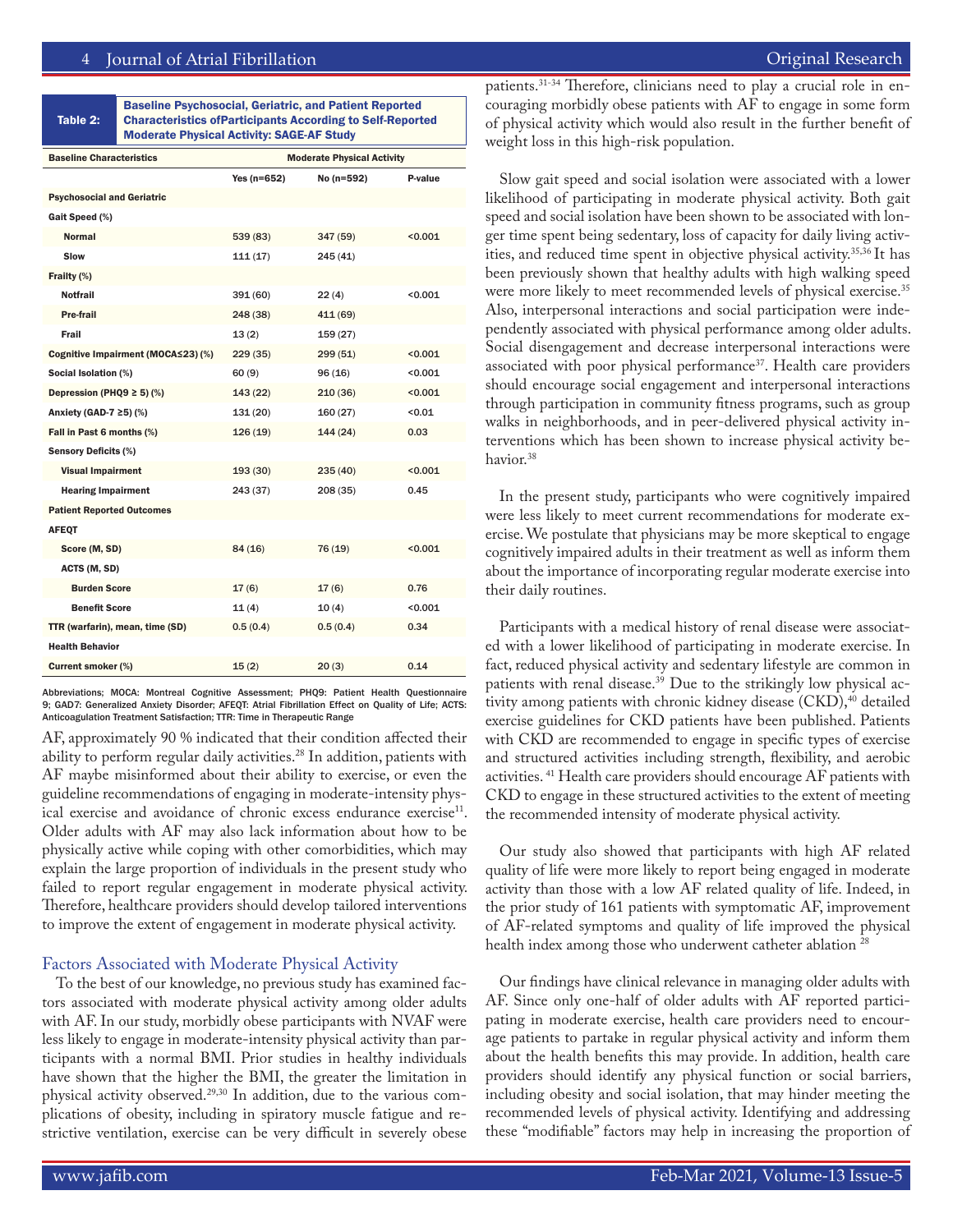#### 5 Journal of Atrial Fibrillation Original Research Featured Review

| Table 3:                                 | <b>Factors Associated with Self-Reported Moderate Physical</b><br><b>Activity: SAGE-AFStudy</b> |                                         |                                         |                                  |  |
|------------------------------------------|-------------------------------------------------------------------------------------------------|-----------------------------------------|-----------------------------------------|----------------------------------|--|
|                                          |                                                                                                 | <b>Model 1 Adjusted</b><br>OR (95 % CI) | <b>Model 2 Adjusted</b><br>OR (95 % CI) | Model 3 Adjusted<br>OR (95 % CI) |  |
| Socio-demographic                        |                                                                                                 |                                         |                                         |                                  |  |
| Age (yrs)                                |                                                                                                 |                                         |                                         |                                  |  |
| 65-74                                    |                                                                                                 | Ref.                                    | Ref.                                    | Ref.                             |  |
| 75-84                                    |                                                                                                 | 0.71(0.51, 0.97)                        | 0.74(0.53, 1.03)                        | 0.73(0.52, 1.02)                 |  |
| $85+$                                    |                                                                                                 | 0.51(0.33, 0.79)                        | 0.66(0.42, 1.05)                        | 0.63(0.40, 1.00)                 |  |
| Sex (Female vs Male)                     |                                                                                                 | 0.81(0.60, 1.10)                        | 0.88(0.64, 1.21)                        | 0.91(0.66, 1.25)                 |  |
| <b>Married (No vs Yes)</b>               |                                                                                                 | 0.89(0.69, 1.16)                        | 0.97(0.74, 1.27)                        | 0.97(0.74, 1.28)                 |  |
| <b>Non-Hispanic White (Yes</b><br>vs No) |                                                                                                 | 1.25(0.88, 1.78)                        | 0.92(0.63, 1.34)                        | 0.90(0.61, 1.32)                 |  |
| <b>College Graduate (Yes vs No)</b>      |                                                                                                 | 1.36(1.06, 1.74)                        | 1.19(0.92, 1.55)                        | 1.16(0.89, 1.51)                 |  |
| <b>Clinical</b>                          |                                                                                                 |                                         |                                         |                                  |  |
| Body Mass Index (BMI), kg/m <sup>2</sup> |                                                                                                 |                                         |                                         |                                  |  |
| <b>Normal</b>                            |                                                                                                 | Ref.                                    | Ref.                                    | Ref.                             |  |
| Overweight                               |                                                                                                 | 0.90(0.64, 1.27)                        | 0.88(0.62, 1.25)                        | 0.86(0.60, 1.23)                 |  |
| <b>Obese</b>                             |                                                                                                 | 0.72(0.51, 1.02)                        | 0.70(0.49, 1.00)                        | 0.71(0.50, 1.02)                 |  |
| <b>Morbidly Obese</b>                    |                                                                                                 | 0.35(0.20, 0.61)                        | 0.39(0.22, 0.70)                        | 0.41(0.23, 0.73)                 |  |
| Type of AF $(\%)$                        |                                                                                                 |                                         |                                         |                                  |  |
| Paroxysmal                               |                                                                                                 | Ref.                                    | Ref.                                    | Ref.                             |  |
| <b>Persistent</b>                        |                                                                                                 | 0.98(0.73, 1.31)                        | 0.99(0.74, 1.34)                        | 1.04(0.77, 1.30)                 |  |
| Permanent                                |                                                                                                 | 0.69(0.41, 1.17)                        | 0.61(0.36, 1.04)                        | 0.65(0.38, 1.11)                 |  |
| <b>Medical History</b>                   |                                                                                                 |                                         |                                         |                                  |  |
| <b>Alcohol Use</b>                       |                                                                                                 | 1.32(0.97, 1.78)                        | 1.16(0.85, 1.59)                        | 1.12(0.81, 1.54)                 |  |
| Anemia                                   |                                                                                                 | 1.03(0.78, 1.35)                        | 1.08(0.82, 1.44)                        | 1.07(0.81, 1.42)                 |  |
| Asthma/COPD                              |                                                                                                 | 0.82(0.62, 1.10)                        | 0.86(0.64, 1.16)                        | 0.91(0.67, 1.22)                 |  |
| <b>Diabetes</b>                          |                                                                                                 | 0.95(0.69, 1.31)                        | 1.01(0.72, 1.41)                        | 0.99(0.71, 1.38)                 |  |
| <b>Heart Failure</b>                     |                                                                                                 | 0.69(0.51, 0.94)                        | 0.79(0.57, 1.09)                        | 0.83(0.60, 1.15)                 |  |
| <b>Hypertension</b>                      |                                                                                                 | 0.91(0.60, 1.39)                        | 0.99(0.63, 1.53)                        | 0.95(0.61, 1.48)                 |  |
| <b>Myocardial Infarction</b>             |                                                                                                 | 0.78(0.55, 1.10)                        | 0.73(0.51, 1.04)                        | 0.72(0.51, 1.03)                 |  |
| <b>Peripheral vascular</b><br>disease    |                                                                                                 | 0.78(0.54, 1.14)                        | 0.79(0.53, 1.16)                        | 0.78(0.53, 1.14)                 |  |
| <b>Renal Disease</b>                     |                                                                                                 | 0.76(0.54, 1.06)                        | 0.71(0.50, 1.00)                        | 0.68(0.48, 0.96)                 |  |
| Stroke/TIA                               |                                                                                                 | 0.78(0.48, 1.25)                        | 0.83(0.50, 1.35)                        | 0.78(0.48, 1.29)                 |  |
| <b>Risk Scores</b>                       |                                                                                                 |                                         |                                         |                                  |  |
| CHA, DS, -VASc                           |                                                                                                 | 1.05(0.90, 1.22)                        | 1.08(0.92, 1.27)                        | 1.09(0.93, 1.28)                 |  |
| <b>HAS-BLED</b>                          |                                                                                                 | 0.94(0.79, 1.11)                        | 0.98(0.82, 1.17)                        | 1.00(0.84, 1.20)                 |  |
| <b>Geriatric Elements</b>                |                                                                                                 |                                         |                                         |                                  |  |
| <b>Gait Speed</b>                        |                                                                                                 |                                         |                                         |                                  |  |
| <b>Normal</b>                            |                                                                                                 |                                         | Ref.                                    | Ref.                             |  |
| Slow                                     |                                                                                                 |                                         | 0.45(0.33, 0.61)                        | 0.44(0.32, 0.60)                 |  |
| <b>Cognitive Impairment (MOCA)</b>       |                                                                                                 |                                         | 0.75(0.57, 0.99)                        | 0.74(0.56, 0.97)                 |  |
| <b>Social Isolation</b>                  |                                                                                                 |                                         | 0.55(0.38, 0.81)                        | 0.58(0.40, 0.84)                 |  |
| Depression (PHQ-9 $\geq$ 5)              |                                                                                                 |                                         | 0.68(0.49, 0.94)                        | 0.76(0.55, 1.05)                 |  |
| Anxiety (GAD-7 ≥5)                       |                                                                                                 |                                         | 0.85(0.61, 1.20)                        | 0.93(0.66, 1.31)                 |  |
| Fall in the Past 6 months                |                                                                                                 |                                         | 0.92(0.68, 1.24)                        | 0.96(0.71, 1.30)                 |  |
| <b>Visual Impairment</b>                 |                                                                                                 |                                         | 0.82(0.63, 1.07)                        | 0.85(0.65, 1.12)                 |  |
| <b>Patient Reported Outcome</b>          |                                                                                                 |                                         |                                         |                                  |  |
| AFEQT >80                                |                                                                                                 |                                         |                                         | 1.64(1.25, 2.16)                 |  |

Model 1: Adjusting for sociodemographic and clinical factors and smoking status; Model 2: M1 + Geriatric Elements; Model 3: Model 1 + Model 2 + patient reported outcomes; Abbreviations:TIA: Transient Ischemic Attack; CHA2DS2-VASc: Stroke risk assessment; HAS-BLED: Bleeding risk assessment; MOCA: Montreal Cognitive Assessment; PHQ-9: Patient Health Questionnaire 9; GAD-7: Generalized Anxiety Disorder; AFEQT: Atrial Fibrillation Effect on Quality of Life.

those engaging in moderate exercise. Lifestyle counseling, including risk factor modification, and patient-centered communication should also be the focus of health care providers in order to improve engagement among older adults with AF.

#### Study Strengths and Limitations

Our study has several strengths and limitations. First, we included a large and diverse cohort of older adults with NVAF. Second, this study is unique in examining the impact of various geriatric elements, as well as patient reported elements such as AFEQT,that may influence physical activity. Third, we used the Minnesota Leisure Time Physical Activity (LTPA) Questionnaire, a validated questionnaire, to assess physical activity. Alimitation of the present study, however, is that physical activity was self-reported. Subjective methods of physical activity assessments among healthy adults tend to overestimate actual participation in physical activity compared with objective methods of assessment<sup>42</sup> In addition, our study participants are mostly non-Hispanic whites which limits the generalizability of our findings to other study populations. Finally, no causal inferences can be made, and we cannot determine the directionality of the associations since this analysis was cross-sectional in design.

#### **Conclusions**

A considerable proportion of older adults with NVAF did not report being engaged in moderate physical activity. Participants who were morbidly obese, cognitively impaired, had a slow gait speed, had a medical history of renal disease, and were socially isolated were less likely, while those with a higher AFEQT score were more likely, to meet these activity recommendations. Our findings provide information for healthcare providers to assessfactors that influence the engagement of older men and women with NVAF in moderate - intensity physical activity and reinforces the need for sustained efforts by healthcare providers to ensure better engagement of their older patients in regular moderate-intensity physical activity which may reduce patient's symptoms of AF and improve their quality of life.

#### **References**

- 1. Chugh SS, Havmoeller R, Narayanan K, Singh D, Rienstra M, Benjamin EJ, Gillum RF, Kim YH, McAnulty JH, Zheng ZJ, Forouzanfar MH, Naghavi M, Mensah GA, Ezzati M, Murray CJL. Worldwide epidemiology of atrial fibrillation: A global burden of disease 2010 study. Circulation2014;129:837–847.
- 2. Benjamin EJ, Wolf PA, D'Agostino RB, Silbershatz H, Kannel WB, Levy D. Impact of atrial fibrillation on the risk of death: The Framingham Heart Study. Circulation1998;98:946–952.
- 3. Miyasaka Y, Barnes ME, Bailey KR, Cha SS, Gersh BJ, Seward JB, Tsang TSM. Mortality Trends in Patients Diagnosed With First Atrial Fibrillation. A 21-Year Community-Based Study. J Am Coll Cardiol2007;49:986–992.
- 4. Lubitz SA, Moser C, Sullivan L, Rienstra M, Fontes JD, Villalon ML, Pai M, McManus DD, Schnabel RB, Magnani JW, Yin X, Levy D, Pencina MJ, Larson MG, Ellinor PT, Benjamin EJ. Atrial fibrillation patterns and risks of subsequent stroke, heart failure, or death in the community. J Am Heart Assoc2013;2:1–9.
- 5. Wang TJ, Larson MG, Levy D, Vasan RS, Leip EP, Wolf PA, D'Agostino RB, Murabito JM, Kannel WB, Benjamin EJ. Temporal relations of atrial fibrillation and congestive heart failure and their joint influence on mortality: The Framingham heart study. Circulation2003;107:2920–2925.
- 6. Dorian P, Jung W, Newman D, Paquette M, Wood K, Ayers GM, Camm J, Akhtar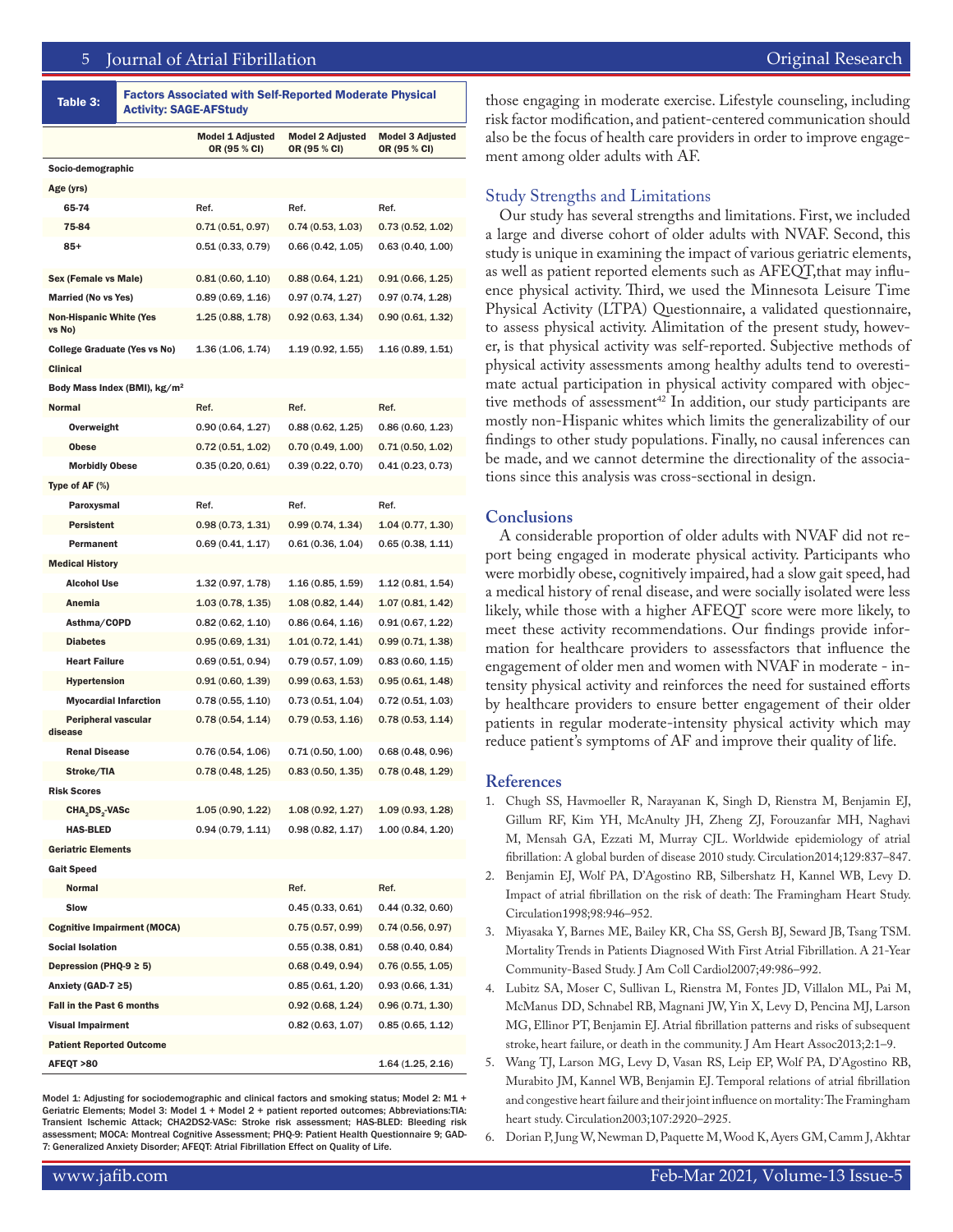#### 6 Journal of Atrial Fibrillation **Community** Community Community Community Community Community Community Community

M, Luderitz B. The impairment of health-related quality of life in patients with intermittent atrial fibrillation: Implications for the assessment of investigational therapy. J Am Coll Cardiol2000;36:1303–1309. Available at: http://dx.doi. org/10.1016/S0735-1097(00)00886-X.

- 7. Jacobs V, Cutler MJ, Day JD, Bunch TJ. Atrial fibrillation and dementia. Trends Cardiovasc Med2015;25:44–51.
- 8. Chung MK, Eckhardt LL, Chen LY, et al. Lifestyle and Risk Factor Modification for Reduction of Atrial Fibrillation: A Scientific Statement from the American Heart Association. Circulation 2020;141:E750-E772.
- 9. Gillison FB, Skevington SM, Sato A, Standage M, Evangelidou S. The effects of exercise interventions on quality of life in clinical and healthy populations: a metaanalysis. Soc Sci Med 2009;68:1700–1710.
- 10. McAuley E, Elavsky S. Physical activity, aging, and quality of life: implications for measurement. Measurement issues in aging and physical activity. Champaign: Human Kinetics 2005; 57–68.
- 11. Hindricks G, Potpara T, Dagres N, Arbelo E, Bax JJ, Blomström-Lundqvist C, Boriani G, Castella M, Dan G-A, Dilaveris PE, Fauchier L, Filippatos G, Kalman JM, Meir M La, Lane DA, Lebeau J-P, Lettino M, Lip GYH, Pinto FJ, Thomas GN, Valgimigli M, Gelder IC Van, Putte BP Van, Watkins CL, Kirchhof P, Kühne M, Aboyans V, Ahlsson A, Balsam P, Bauersachs J, Benussi S, Brandes A, Braunschweig F, Camm AJ, Capodanno D, Casadei B, Conen D, Crijns HJGM, Delgado V, Dobrev D, Drexel H, Eckardt L, Fitzsimons D, Folliguet T, Gale CP, Gorenek B, Haeusler KG, Heidbuchel H, Iung B, Katus HA, et al. 2020 ESC Guidelines for the diagnosis and management of atrial fibrillation developed in collaboration with the European Association of Cardio-Thoracic Surgery (EACTS). Eur Heart J 2020:1–126.
- 12. Garnvik LE, Malmo V, Janszky I, Ellekjær H, Wisløff U, Loennechen JP, Nes BM. Physical activity, cardiorespiratory fitness, and cardiovascular outcomes in individuals with atrial fibrillation: The HUNT study. Eur Heart J2020;41:1467– 1475.
- 13. Giacomantonio NB, Bredin SS, Foulds HJ, Warburton DE. A systematic review of the health benefits of exercise rehabilitation in persons living with atrial fibrillation. Can J Cardiol. 2013;29:483-491.
- 14. Saczynski JS, Sanghai SR, Kiefe CI, Lessard D, Marino F, Waring ME, Parish D, Helm R, Sogade F, Goldberg R, Gurwitz J, Wang W, Mailhot T, Bamgbade B, Barton B, McManus DD. Geriatric Elements and Oral Anticoagulant Prescribing in Older Atrial Fibrillation Patients: SAGE-AF. J Am Geriatr Soc2020;68:147– 154.
- 15. Wang W, Saczynski J, Lessard D, et al. Physical, cognitive, and psychosocial conditions in relation to anticoagulation satisfaction among elderly adults with atrial fibrillation: The SAGE-AF study. J Cardiovasc Electrophysiol. 2019;30:2508-2515.
- 16. Odum LE, Cochran KA, Aistrope DS, Snella KA. The CHADS₂versus the new CHA2DS2-VASc scoring systems for guiding antithrombotic treatment of patients with atrial fibrillation: review of the literature and recommendations for use. Pharmacotherapy. 2012;32:285-296.
- 17. Elosua R, Marrugat J, Molina L, Pons S, Pujol E. Validation of the Minnesota Leisure Time Physical Activity Questionnaire in Spanish men. The MARATHOM Investigators. Am J Epidemiol. 1994;139:1197-1209.
- 18. Elosua R, Garcia M, Aguilar A, Molina L, Covas M-I, Marrugat J. Validation of the Minnesota Leisure Time Spanish Women. Med Sci Sport Exerc2000;32:1431–1437.
- 19. Arnett DK, Blumenthal RS, Albert MA, Buroker AB, Goldberger ZD, Hahn EJ, Himmelfarb CD, Khera A, Lloyd-Jones D, McEvoy JW, Michos ED, Miedema MD, Muñoz D, Smith SC, Virani SS, Williams KA, Yeboah J, Ziaeian B. 2019 ACC/AHA Guideline on the Primary Prevention of Cardiovascular Disease: A

Report of the American College of Cardiology/American Heart Association Task Force on Clinical Practice Guidelines.; 2019.

- 20. Fried LP, Tangen CM, Walston J, Newman AB, Hirsch C, Gottdiener J, Seeman T, Tracy R, Kop WJ, Burke G, McBurnie MA. Frailty in older adults: Evidence for a phenotype. Journals Gerontol - Ser A Biol Sci Med Sci2001;56:146–157.
- 21. Green P, Woglom AE, Genereux P, Maurer MS, Kirtane AJ, Hawkey M, Schnell S, Sohn J, Moses JW, Leon MB, Smith CR, Williams M, Kodali S. Gait speed and dependence in activities of daily living in older adults with severe aortic stenosis. Clin Cardiol2012;35:307–314.
- 22. Sherbourne CD, Stewart AL. The MOS social support survey. Soc Sci Med1991;32:705–714.
- 23. Nasreddine ZS, Phillips NA, Bedirian V, CharbonS,Whitehead V, Collin I, Cummings JL, Chertkow H. The montreal cognitive assessment, MoCA: A brief screening tool for mild cognitive impairment. Journal of American Geriatrics Society 2005; 53:695-699.
- 24. Spertus J, Dorian P, Bubien R, Lewis S, Godejohn D, Reynolds MR, Lakkireddy DR, Wimmer AP, Bhandari A, Burk C. Development and validation of the Atrial Fibrillation Effect on QualiTy-of-life (AFEQT) questionnaire in patients with Atrial Fibrillation. Circ Arrhythmia Electrophysiol2011;4:15–25.
- 25. Cano SJ, Lamping DL, Bamber L, Smith S. The Anti-Clot Treatment Scale (ACTS) in clinical trials: cross-cultural validation in venous thromboembolism patients. Health Qual Life Outcomes2012;10:1. Available at: Health and Quality of Life Outcomes.
- 26. Bubien RS, Knotts-Dolson SM, Plumb VJ, Kay GN. Effect of Radiofrequency Catheter Ablation on Health-Related Quality of Life and Activities of Daily Living in Patients With Recurrent Arrhythmias. Circulation. 1996;94:1585-1591. doi:10.1161/01.CIR.94.7.1585
- 27. Hassan MK, Joshi A V., Madhavan SS, Amonkar MM. Obesity and healthrelated quality of life: A cross-sectional analysis of the US population. Int J Obes2003;27:1227–1232.
- 28. Wang J, Sereika SM, Styn MA, Burke LE. Factors associated with health-related quality of life among overweight or obese adults. J Clin Nurs2013;22:2172–2182.
- 29. Stewart AL, Brook RH. Effects of being overweight. Am J Public Health1983;73:171–178.
- 30. Chlif M, Keochkerian D, Feki Y, Vaidie A, Choquet D, Ahmaidi S. Inspiratory muscle activity during incremental exercise in obese men. Int J Obes2007;31:1456– 1463.
- 31. Chlif M, Keochkerian D, Mourlhon C, Choquet D, Ahmaidi S. Noninvasive assessment of the tension-time index of inspiratory muscles at rest in obese male subjects. Int J Obes2005;29:1478–1483.
- 32. Sood A. Altered Resting and Exercise Respiratory Physiology in Obesity. Clin Chest Med2009;30:445–454.
- 33. Ciprandi D, Bertozzi F, Zago M, Ferreira CLP, Boari G, Sforza C, Galvani C. Study of the association between gait variability and physical activity. Eur Rev Aging Phys Act2017;14:1–10.
- 34. Schrempft S, Jackowska M, Hamer M, Steptoe A. Associations between social isolation, loneliness, and objective physical activity in older men and women. BMC Public Health2019;19:1–10.
- 35. Philip KEJ, Polkey MI, Hopkinson NS, Steptoe A, Fancourt D. Social isolation, loneliness and physical performance in older-adults: fixed effects analyses of a cohort study. Sci Rep2020;10:1–9. Available at: https://doi.org/10.1038/s41598- 020-70483-3.
- 36. Ginis KAM, Nigg CR, Smith AL. Peer-delivered physical activity interventions: An overlooked opportunity for physical activity promotion. TranslBehav Med2013;3:434–443.
- 37. Mallamaci F, Pisano A, Tripepi G. Physical activity in chronic kidney disease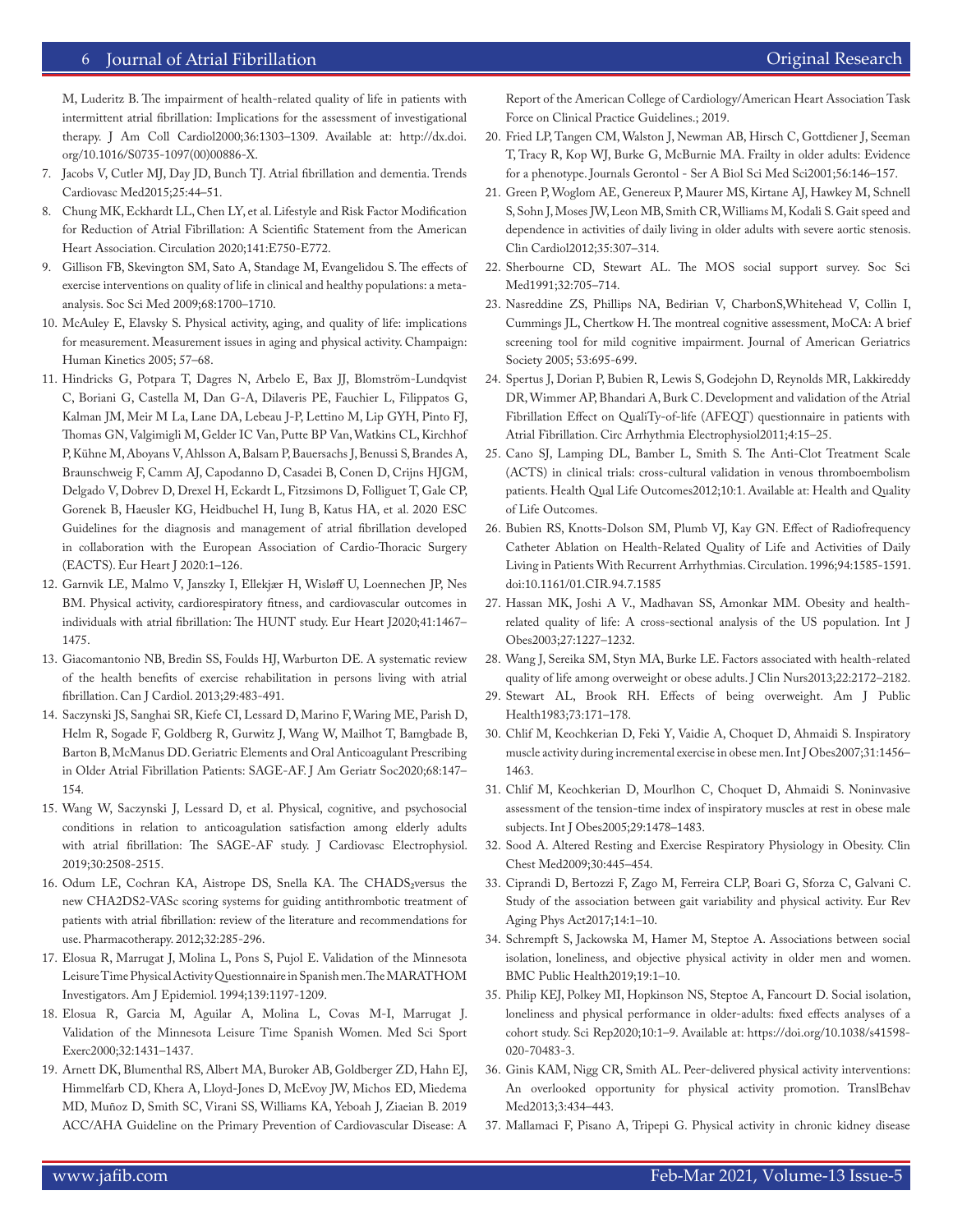#### 7 Journal of Atrial Fibrillation **Community Community** Community Community Community Community Community Community

and the EXerCise Introduction to Enhance trial. Nephrol Dial Transplant 2020;35:II18–II22.3.

- 38. Aucella F, Valente GL, Catizone L. The role of physical activity in the CKD setting. Kidney Blood Press Res2014;39:97–106.
- 39. Milam RH. Exercise guidelines for chronic kidney disease patients. J Ren Nutr 2016;26:e23–e25. Available at: http://dx.doi.org/10.1053/j.jrn.2016.03.001.
- 40. Pawar S, G. PP, Kharche JS, Ashok P. Correlation of subjective and objective measurement of physical activity in young adult and assessment of general awareness of type 2 Diabetes mellitus in Pune urban population. Int J Adv Med2017;4:1064.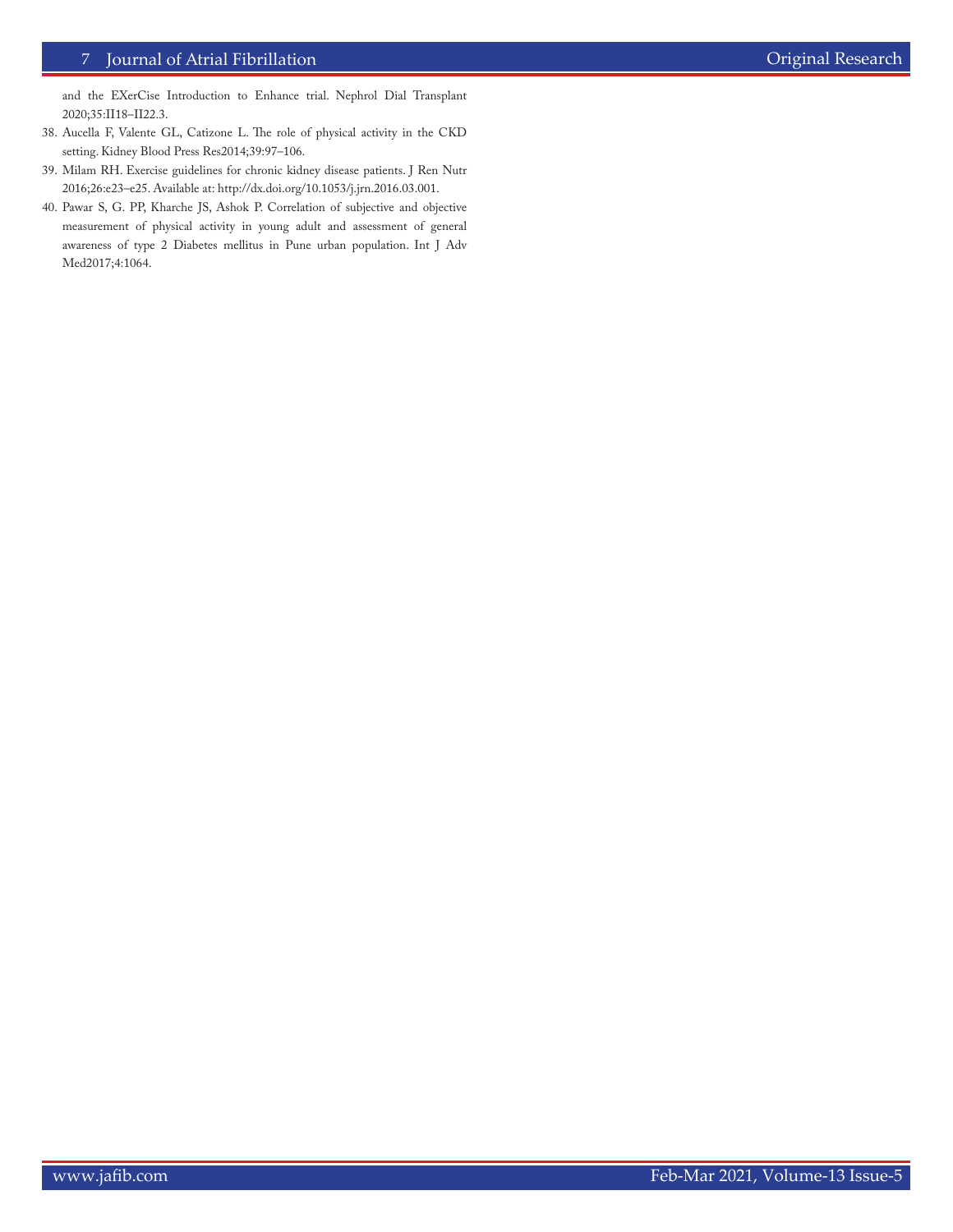



# **Journal of Atrial Fibrillation**

# Physical Inactivity Among Older Adults with Atrial Fibrillation: Prime Time to Get Active!

Sharma Kattel<sup>1</sup>, Rachel Lampert<sup>1</sup>

*1 Division of Cardiovascular Medicine, Yale School of Medicine New Haven, CT*

### **Editorial**

Atrial fibrillation (AF) affects more than 3 million Americans, with estimated prevalence of nearly 10% in 65 years and older<sup>1</sup>. The prevalence of the disease increases steeplyin the elderly, affecting nearly 12% in 75–84 years, and approximately 1/3 in 80 years or older. The current estimated global burden of the disease is more than 33.5 million2 . With increasing disease incidence by approximately 5 million each year worldwide, there is urgent need to identify and address associated risk factors 3 . In the recent CABANA trial, with over 2100 patients, the median Atrial Fibrillation Effect on Quality of Life (AFEQT) score was just 63 (Interquartile 25-75%: 48-80) suggesting more than 75% of the patients were moderate to severely symptomatic affecting their quality of life<sup>4</sup>. The toll of AF in overall health and quality of life that it poses cannot be overemphasized.

Over the last two decades, our understanding on AF has much advanced and a number of risk factors have been identified<sup>1,5</sup>. While some risk factors are non-modifiable such as age, male gender, single or polygenic (heritable or de-novo) inheritance, important modifiable risk factors have also been identified. In addition to metabolic syndrome, obesity, sleep apnea, hypertension, chronic kidney disease, diabetes mellitus, cigarette smoking, and depression, physical inactivity has been identified among the most potent modifiable risk factor<sup>1,6</sup>. In a CARDIO-FIT study, Pathak et al have shown that a tailored exercise program designed for age and physical ability involving combination of aerobic and resistance/strength exercises for progressive fitness, every METs gained from baseline was associated with 9% decline in risk of AF recurrence'. Hence the role of risk factors management including structured moderate physical activity and weight loss cannot be over stated.

In this issue of JAFIB, Mehawej, J et al report onfactors associated with lower levels of moderate intensity physical activity in acohort of elderly patients.Assessing physical activity in real life is challenging

**Corresponding Author:** Rachel Lampert, MD Yale School of Medicine, New Haven, CT.

as it is associated with inaccuracies and often exaggerated due to recall bias. A strength of the study is the use of the Minnesota Leisure Time Physical Activity questionnaireto assess the level of physical activity<sup>8</sup>. This instrument has been validated and correlates positivelywith level of cardiorespiratory fitness<sup>9</sup>.The use of the Cardiovascular Health Study frailty scale is another strength of the study. This instrument was developed based on the Cardiovascular Health Study, where frailty phenotype (defined as presence of  $\geq$  3: unintentional weight loss, self-reported exhaustion, weakness, slow walking speed and low physical activity) was independently predictive of incident falls, worsening mobility, hospitalization and deaths (adjusted HR: 1.29–2.24)10. Depending on the tool of assessment, prevalence of frailty has been described in up to 75% of the elderly patients with  $AF<sup>11</sup>$ . Evaluating frailty in patients with  $AF$  is important as it has been associated with increased mortality, higher symptom burden, poor success to ablation therapies, and higher incidence of bleeding on oral anticoagulation<sup>11,12</sup>.

Another strength of this study is the gender makeup of the population, withnearly 50% of the study participants being women.While the age adjusted prevalence of AF in US has been reported to be 0.9% in females compared to 2.4% in male, female gender has been underrepresented in the majority of major clinical trials<sup>13</sup>. In theCA-BANA trial assessing the effect of catheter ablation vs medical therapy on quality of life in AF patients, only 37% of the subjects were female4 . Similarly, in the HUNT study,assessing the physical activity and cardiovascular outcome in AF patients, only 31% were females<sup>14</sup>. The Cardiovascular Health Study whichassessed the physical activity and incidence of AF in older adults had better female participation, about 56%. In that study women had lower rate of participation in recommended physical activity and were older compared to males<sup>14,15</sup>. It is important to highlight that the level of physical activity can have gender specific impacts on outcome. In a recent meta-analysis, women were shown to benefit from all level of physical activities, whereas in males, up to moderate physical activity was beneficial but vigorous activities were associated with higher incidence of AF16.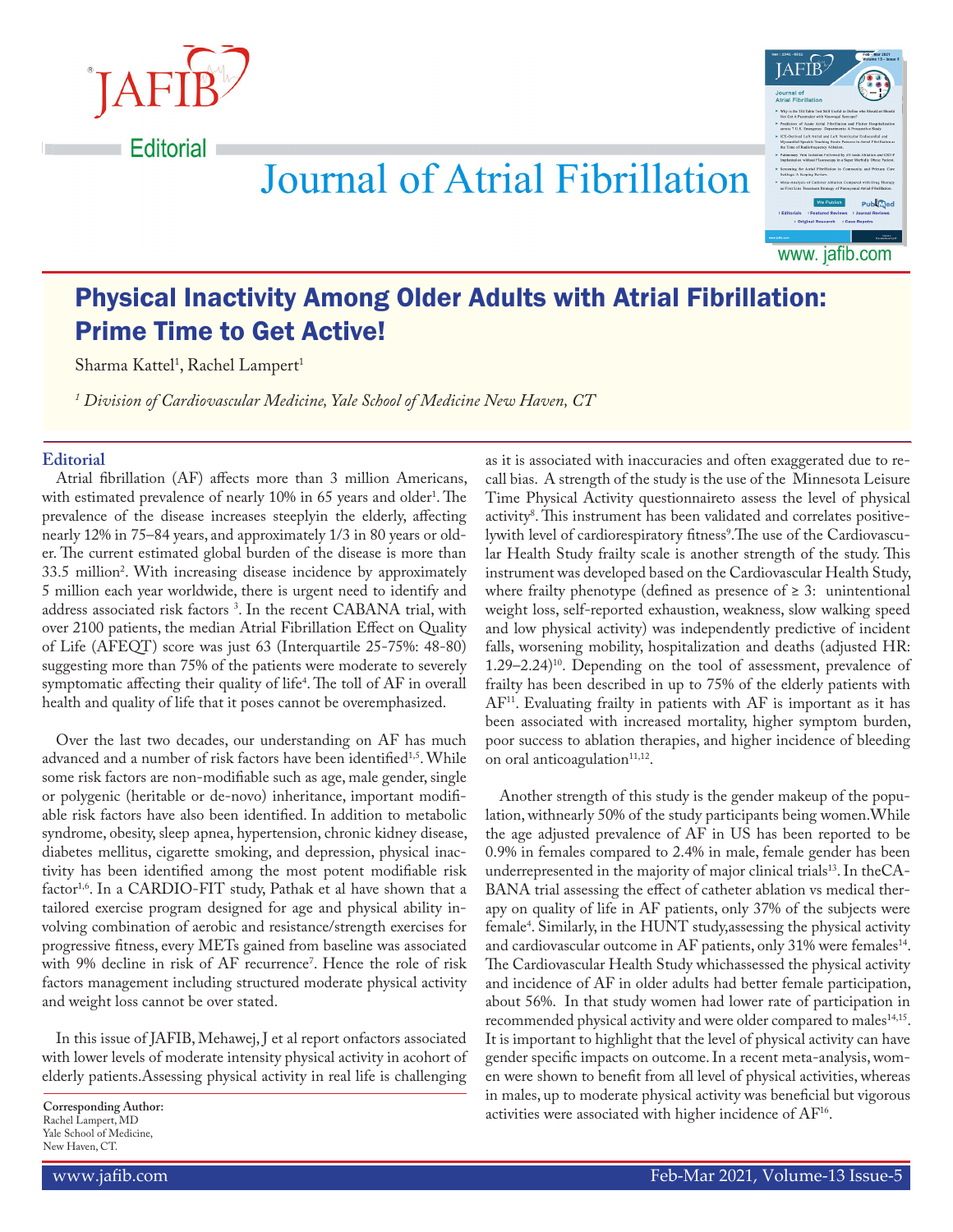#### 9 Journal of Atrial Fibrillation

As in most trials, African American, Asian American and Hispanics are underrepresented in this study also. With little data, the true incidence and prevalence of the disease in these population is hard to ascertain. Despite higher prevalence of known risk factors as hypertension, obesity, diabetes in African Americans and Hispanics, the incidence of AF may be lower in these population although these populations are underrepresented in majority of trials and population-based studies<sup>1</sup>. In The Cardiovascular Health Study assessing physical activity and incidence of AF in older population, only 17% of the participants were nonwhite15. Even in the Multiethnic Study of Atherosclerosis (MESA), only 42.9% of the participants were non-white highlighting the disparity in representing these population, with AF incidence of 3.4% over a median follow-up of 5.3 years<sup>17</sup>.

Too many Americans are sedentary. In a Center for Disease Control (CDC) survey from 2014, nearly 27% of individuals between ages 65-74 years old and nearly 35% aged ≥75 years old were physically inactive or reported no physical activity outside of their work18. In current study by Mehawej, J et al, the results are even more sobering as nearly 50% of the adults above 65 years are engaged in less than the recommended physical activity. Regardless, both of these studies highlight the importance of exercise as a readily available tool that is highly effective in improving AF outcomes yetis much underutilized. In the same CDC survey, as the number of chronic diseases, identified as stroke, coronary heart disease, arthritis, cancer (excluding skin cancer), chronic obstructive pulmonary disease (COPD) and depression burden increased, the level of physical activity was more limited18. Besides the CDC identified risk factors for reduced physical activity in elderly population, the investigators have identified factors pertaining to elderly AF patients that includes morbid obesity, renal disease, slow gait speed, cognitive impairment and social isolation.

As in any cross-sectional study, it is a limitation that direction ofcause-and-effectcannot be determined and relationships may be complex. Obesity has been associated with poor self-esteem, depression, and social isolation which in turn likely limit the much-needed physical activity in these patients and perpetuate obesity and its related complications<sup>19</sup>. On the other hand, there is increasing evidence that depression and physical inactivity interact in both directions leading to poor cardiovascular health outcomes<sup>20</sup>.

This study has clearly identify that physical inactivity is rampant in elderly patients with AF. How to improve this?In patients with multiple forms of cardiovascular disease including acute myocardial infraction, congestive heart failure, coronary artery bypass and openheart surgery, cardiac rehabilitation programs with graded exercise are safe and effective. A number of smaller studies have showncardiac rehabilitation in patient with AF is also safe and effective in improving cardiovascular outcomes<sup>7,21,22</sup>. Asevidence builds of the safety and efficacy of moderate intensity physical activity in patients withAF, it is prime time to institute it in our practice. Increasing awareness of potential benefits of physical activity in this population is critical. Adults who remain physically activein their mid-life are likely to remain active and have better health outcomes later in their life so promoting these activities in early or mid-adulthood will have a lasting impact in our growing elderly population<sup>23</sup>. As shown by Pathak R et al, aggressive risk factors reduction such as weight loss, moderate intensity physical activity, blood pressure, lipid and sleep disorder managementwereassociated with long term arrhythmia free survival24. Programs designed to engage individuals at community level such as community fitness programs, peer delivered physical activity, neighborhood group walks programs can be effective to encourage physical activity and break social isolation to improve cardiovascular health outcomes<sup>25,26</sup>. Also, similar programs to increase awareness and incorporateroutine scheduled physical activities in long term care facilities can benefit substantial elders as approximately 6% of the US population get help or live in some form of assisted or longterm care facilities.

It has been reported that excessive endurance activities can lead to increased incidence of AF. But how much should we be concerned about urging increasing activity, given the evidence that "excessive endurance exercise" can worsen AF? In Finnish veteran orienteers with history ofhigh endurance activity (an average military training history of 36 years),the incidence of lone AF was 5.3% compared to control of 0.9%and those between the age of 63-70 years had anincidence of 6.6%27. In a study of elderly Norwegian men between the age of 65-90 years with history of long-term endurance sport (average 33 years of systematic endurance training, in average competed 17cross-county ski races)had 6% (95% CI: 0.8-11.1) added risk compared to general population of the similar age group<sup>28</sup>. These vigorous activities included long range cycling, marathon running and high endurance sports, are not applicable to most of our elderly patients<sup>29</sup>. Several studies have shown a U-shaped response with the intensity of physical activity and increased risk of AF when cumulative hours of vigorous endurance sports activity are >1500-2000 hours or >5 hours per week<sup>30-32</sup>. Very few elderly patients areengaging in these high levels of endurance activity. While recognizing this impact is important for the tiny minority of AF patients who run marathons or involve in high endurance activity, for the vast majority of our patients, helping them get off the couch and get moving is one of the most important interventions we can offer.

#### **References**

- 1. January CT, Wann LS, Alpert JS, Calkins H, Cigarroa JE, Cleveland JC, Jr., Conti JB, Ellinor PT, Ezekowitz MD, Field ME, Murray KT, Sacco RL, Stevenson WG, Tchou PJ, Tracy CM, Yancy CW. 2014 AHA/ACC/HRS guideline for the management of patients with atrial fibrillation: a report of the American College of Cardiology/American Heart Association Task Force on Practice Guidelines and the Heart Rhythm Society. Journal of the American College of Cardiology 2014;64:e1-76.
- 2. Chugh SS, Havmoeller R, Narayanan K, Singh D, Rienstra M, Benjamin EJ, Gillum RF, Kim YH, McAnulty JH, Jr., Zheng ZJ, Forouzanfar MH, Naghavi M, Mensah GA, Ezzati M, Murray CJ. Worldwide epidemiology of atrial fibrillation: a Global Burden of Disease 2010 Study. Circulation 2014;129:837-847.
- 3. Alonso A, Bengtson LG. A rising tide: the global epidemic of atrial fibrillation. Circulation 2014;129:829-830.
- 4. Mark DB, Anstrom KJ, Sheng S, Piccini JP, Baloch KN, Monahan KH, Daniels MR, Bahnson TD, Poole JE, Rosenberg Y, Lee KL, Packer DL. Effect of Catheter Ablation vs Medical Therapy on Quality of Life Among Patients With Atrial Fibrillation: The CABANA Randomized Clinical Trial. JAMA : the journal of the American Medical Association 2019;321:1275-1285.
- 5. Williams BA, Chamberlain AM, Blankenship JC, Hylek EM, Voyce S. Trends in